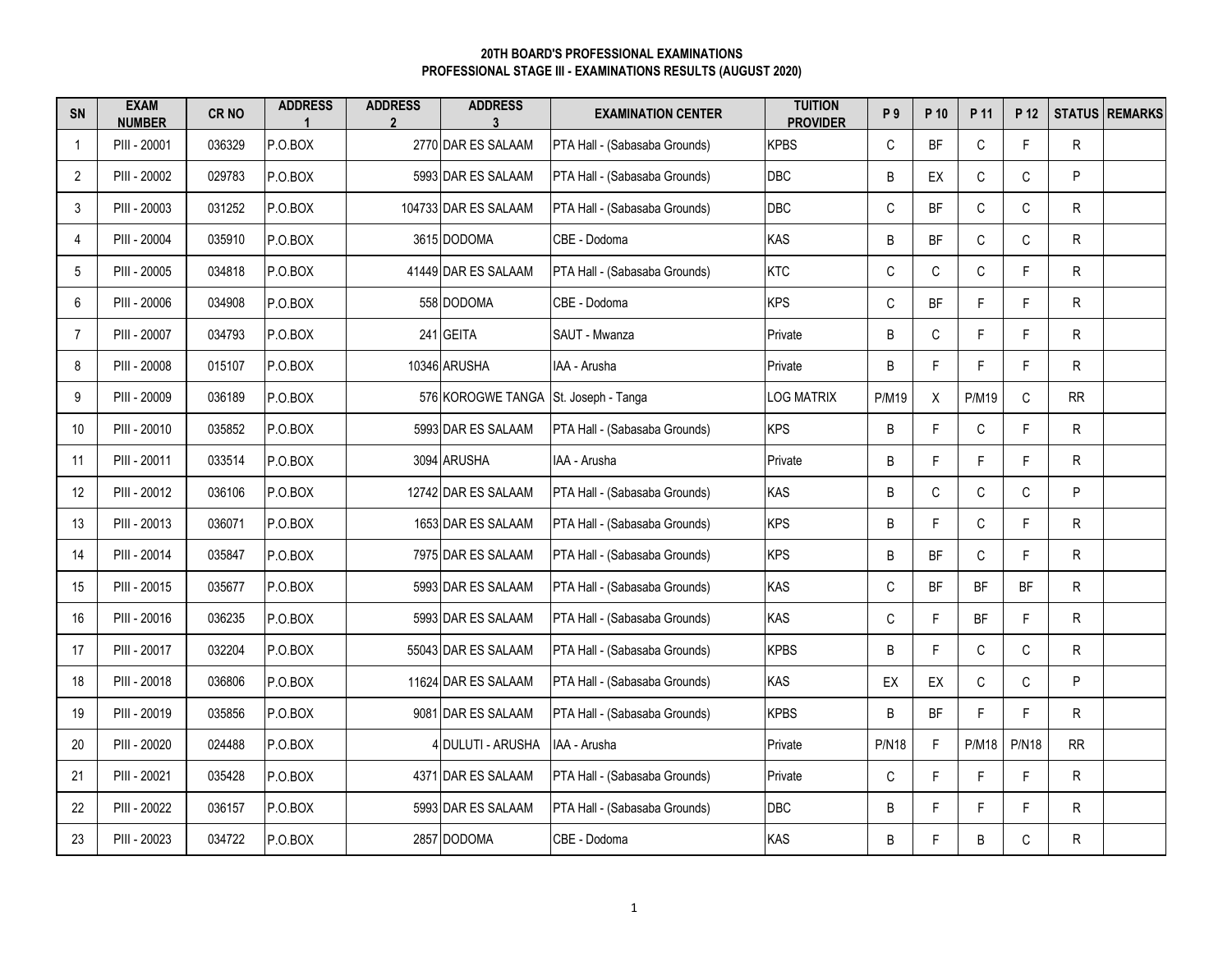## **PROFESSIONAL STAGE III - EXAMINATIONS RESULTS (AUGUST 2020) 20TH BOARD'S PROFESSIONAL EXAMINATIONS**

| <b>SN</b> | <b>EXAM</b><br><b>NUMBER</b> | <b>CRNO</b> | <b>ADDRESS</b> | <b>ADDRESS</b><br>$\overline{2}$ | <b>ADDRESS</b><br>3 | <b>EXAMINATION CENTER</b>     | <b>TUITION</b><br><b>PROVIDER</b> | P 9         | P 10      | P 11         | P 12         |    | <b>STATUS REMARKS</b> |
|-----------|------------------------------|-------------|----------------|----------------------------------|---------------------|-------------------------------|-----------------------------------|-------------|-----------|--------------|--------------|----|-----------------------|
| 24        | PIII - 20024                 | 036092      | P.O.BOX        |                                  | 76818 DAR ES SALAAM | PTA Hall - (Sabasaba Grounds) | KAS                               | B           | C         | $\mathsf C$  | $\mathsf C$  | P  |                       |
| 25        | PIII - 20025                 | 036612      | P.O.BOX        |                                  | 83 KALIUA           | SAUT - Mwanza                 | Private                           | X           | X         | X            | X            | X  |                       |
| 26        | PIII - 20026                 | 036091      | P.O.BOX        |                                  | 17491 DAR ES SALAAM | PTA Hall - (Sabasaba Grounds) | KAS                               | B           | C         | C            | C            | P  |                       |
| 27        | PIII - 20027                 | 036194      | P.O.BOX        |                                  | 55043 DAR ES SALAAM | PTA Hall - (Sabasaba Grounds) | <b>KPBS</b>                       | C           | F.        | F.           | <b>BF</b>    | R  |                       |
| 28        | PIII - 20028                 | 033694      | P.O.BOX        |                                  | 5993 DAR ES SALAAM  | PTA Hall - (Sabasaba Grounds) | KAS                               | $\mathsf C$ | F.        | F.           | F            | R  |                       |
| 29        | PIII - 20029                 | 036682      | P.O.BOX        |                                  | 322 TABORA          | CBE - Dodoma                  | <b>TGC</b>                        | B           | EX        | C            | F.           | R  |                       |
| 30        | PIII - 20030                 | 036685      | P.O.BOX        |                                  | 76250 DAR ES SALAAM | PTA Hall - (Sabasaba Grounds) | CBE - Dar es Salaar               | B           | C         | $\mathsf C$  | $\mathsf C$  | P  |                       |
| 31        | PIII - 20031                 | 035830      | P.O.BOX        |                                  | 5993 DAR ES SALAAM  | PTA Hall - (Sabasaba Grounds) | <b>DBC</b>                        | B           | C         | C            | $\mathsf C$  | P  |                       |
| 32        | PIII - 20032                 | 036744      | P.O.BOX        |                                  | 5993 DAR ES SALAAM  | PTA Hall - (Sabasaba Grounds) | <b>KPS</b>                        | B           | C         | C            | F            | R  |                       |
| 33        | PIII - 20033                 | 031054      | P.O.BOX        |                                  | 63372 DAR ES SALAAM | PTA Hall - (Sabasaba Grounds) | KAS                               | B           | C         | $\mathsf{C}$ | $\mathsf{C}$ | P  |                       |
| 34        | PIII - 20034                 | 034551      | P.O.BOX        |                                  | 993 DAR ES SALAAM   | PTA Hall - (Sabasaba Grounds) | KAS                               | B           | C         | $\mathsf C$  | F.           | R. |                       |
| 35        | PIII - 20035                 | 034932      | P.O.BOX        |                                  | 72005 DAR ES SALAAM | PTA Hall - (Sabasaba Grounds) | <b>KPBS</b>                       | B           | EX        | C            | F.           | R  |                       |
| 36        | PIII - 20036                 | 035497      | P.O.BOX        |                                  | 4 SUMBAWANGA        | TIA - Mbeya                   | Private                           | X           | X         | X            | X            | Χ  |                       |
| 37        | PIII - 20037                 | 029299      | P.O.BOX        |                                  | 5993 DAR ES SALAAM  | PTA Hall - (Sabasaba Grounds) | <b>KTC</b>                        | C           | BF        | C            | $\mathsf C$  | R  |                       |
| 38        | PIII - 20038                 | 030380      | P.O.BOX        |                                  | 494 SONGWE          | TIA - Mbeya                   | Private                           | B           | F.        | $\mathsf{C}$ | F.           | R  |                       |
| 39        | PIII - 20039                 | 036696      | P.O.BOX        |                                  | 2329 DAR ES SALAAM  | PTA Hall - (Sabasaba Grounds) | <b>KPS</b>                        | B           | EX        | A            | B            | P  |                       |
| 40        | PIII - 20040                 | 033973      | P.O.BOX        |                                  | 77535 DAR ES SALAAM | PTA Hall - (Sabasaba Grounds) | <b>KPBS</b>                       | C           | <b>BF</b> | F.           | F            | R  |                       |
| 41        | PIII - 20041                 | 035541      | P.O.BOX        |                                  | 46343 DAR ES SALAAM | PTA Hall - (Sabasaba Grounds) | <b>KPBS</b>                       | C           | <b>BF</b> | F.           | F.           | R  |                       |
| 42        | PIII - 20042                 | 036811      | P.O.BOX        |                                  | 10414 DAR ES SALAAM | PTA Hall - (Sabasaba Grounds) | <b>KPBS</b>                       | А           | B         | B            | B            | P  |                       |
| 43        | PIII - 20043                 | 035414      | P.O.BOX        |                                  | 68902 DAR ES SALAAM | PTA Hall - (Sabasaba Grounds) | Private                           | $\mathsf C$ | F.        | $\mathsf C$  | BF           | R  |                       |
| 44        | PIII - 20044                 | 036097      | P.O.BOX        |                                  | 13021 DAR ES SALAAM | PTA Hall - (Sabasaba Grounds) | <b>KTC</b>                        | $\mathsf C$ | <b>BF</b> | F.           | BF           | R  |                       |
| 45        | PIII - 20045                 | 036579      | P.O.BOX        |                                  | 1915 MOSHI          | MoCU - Moshi                  | <b>DPC</b>                        | $\sf B$     | C         | B            | $\mathsf C$  | P  |                       |
| 46        | PIII - 20046                 | 036275      | P.O.BOX        |                                  | 5993 DAR ES SALAAM  | PTA Hall - (Sabasaba Grounds) | <b>KPS</b>                        | B           | В         | C            | F.           | R  |                       |